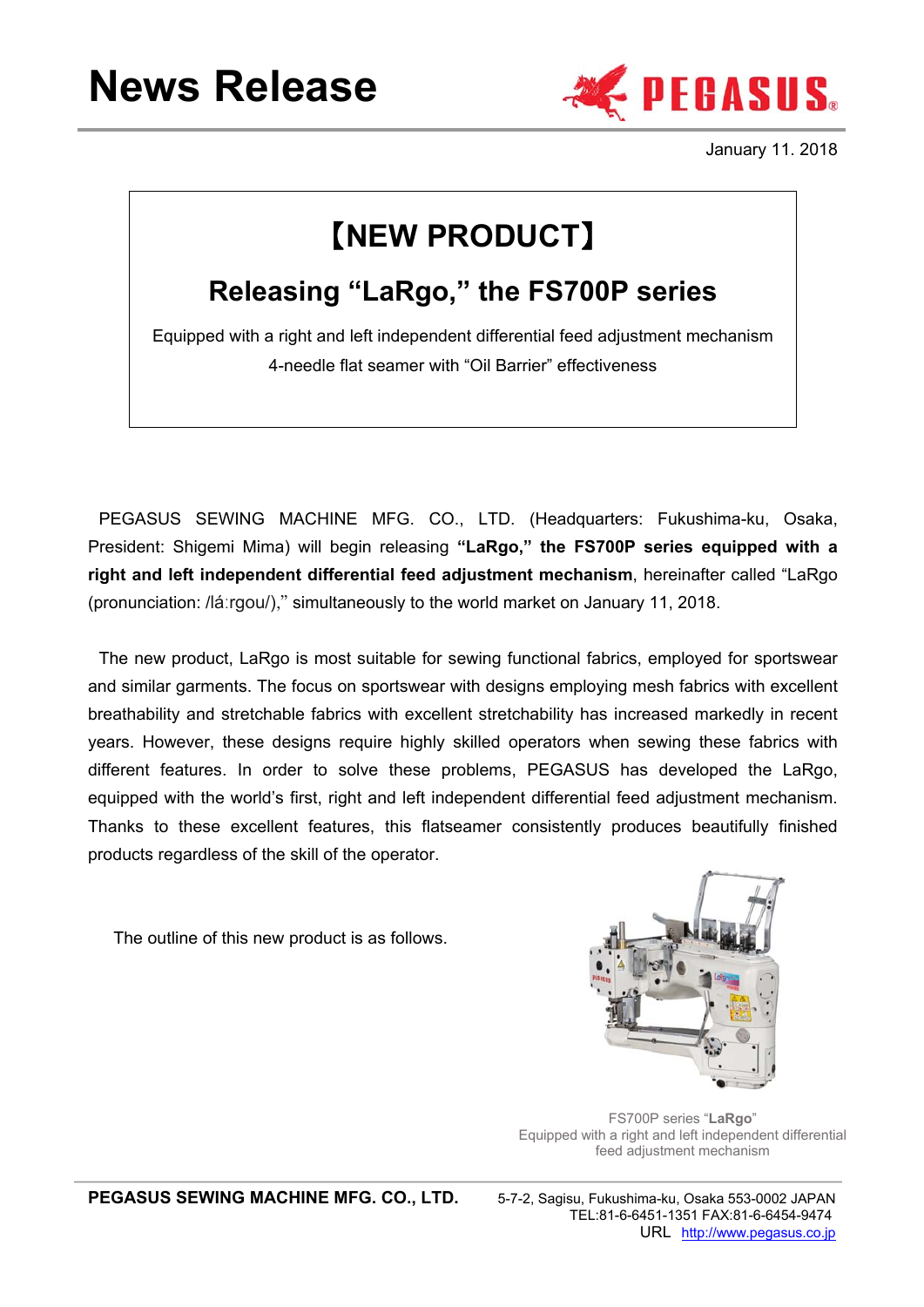

#### ■ **Product outline**

**"LaRgo," the FS700P series equipped with a right and left independent differential feed adjustment mechanism (pronunciation: /láːrgou/)**

Oil Barrier type, 4-needle, feed-off-the-arm, interlock stitch machine for flatseaming (To prevent right or left misalignment of the fabric)

### Smoothly advancing with you.



No matter what the circumstances, no matter the operator.

Needle and threads advance smoothly at the sewer's own pace.

Stitching is straight and beautiful without worry.

This precise and soothing rhythm will accurately guide those that follow.

LaRgo, with needle and thread, seams smoothly, drawing on long cultivated technical skills and the daily genesis of imagination. We move forward into the future together.

PEGASUS SEWING MACHINE MFG. CO., LTD. 5-7-2, Sagisu, Fukushima-ku, Osaka 553-0002 JAPAN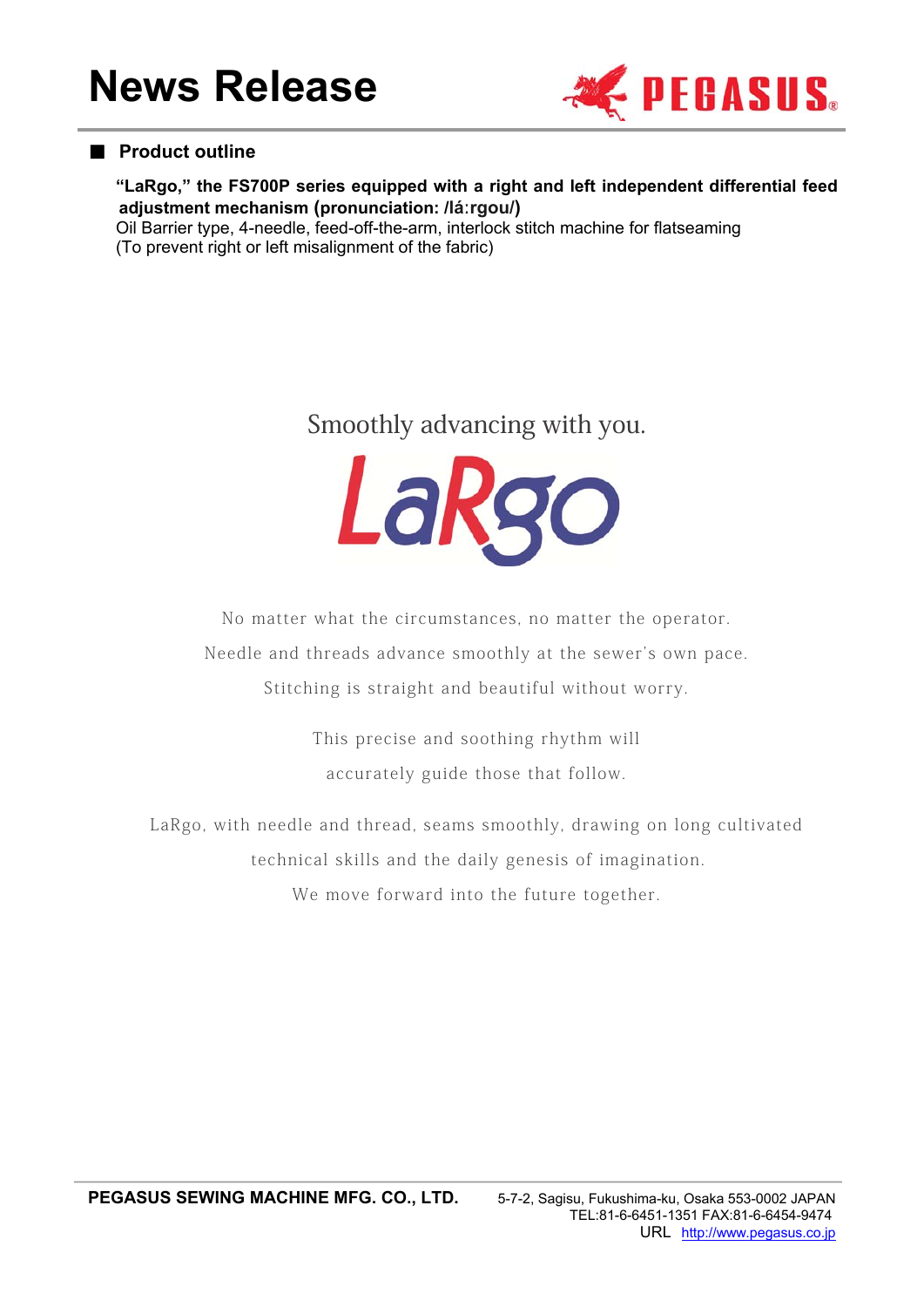

#### ■ **Main features**

#### \***The LaRgo can perform sewing easily and beautifully.**

・The LaRgo easily and beautifully performs seaming on functional fabrics that have varying degrees of stretchability, such as mesh fabrics and stretchable fabrics that are employed for sportswear and similar garments. The operator does not require any special skills, such as the ability to perform sewing the fabric while stretching it properly. This flatseamer can maintain consistent quality on the finished products, regardless of the skill of the operator. Accordingly, the loss of defective products is decreased and productivity is increased.

\* **The LaRgo stands out by featuring a "right and left independent" differential feed adjustment mechanism.** 

・A standard feed mechanism feeds the same amount of the fabric consistently. The LaRgo has a differential feed ratio adjustment lever on the right and left sides independently, which means that the LaRgo can adjust the differential feed ratio separately for the right and left hand sides. Thanks to this feature, the proper feeding amount can be set and you will be able to sew up the fabric as you like.







#### \***Why do we call the LaRgo?**

・The letters L and R on the LaRgo come from the initial letters of "Left and Right" included in the description of the world's first left and right independent differential feed adjustment mechanism. In addition, the name "LaRgo" can be associated with a term in musical terminology that means "to play with the sound flowing."

Please refer to our product catalog for more information.